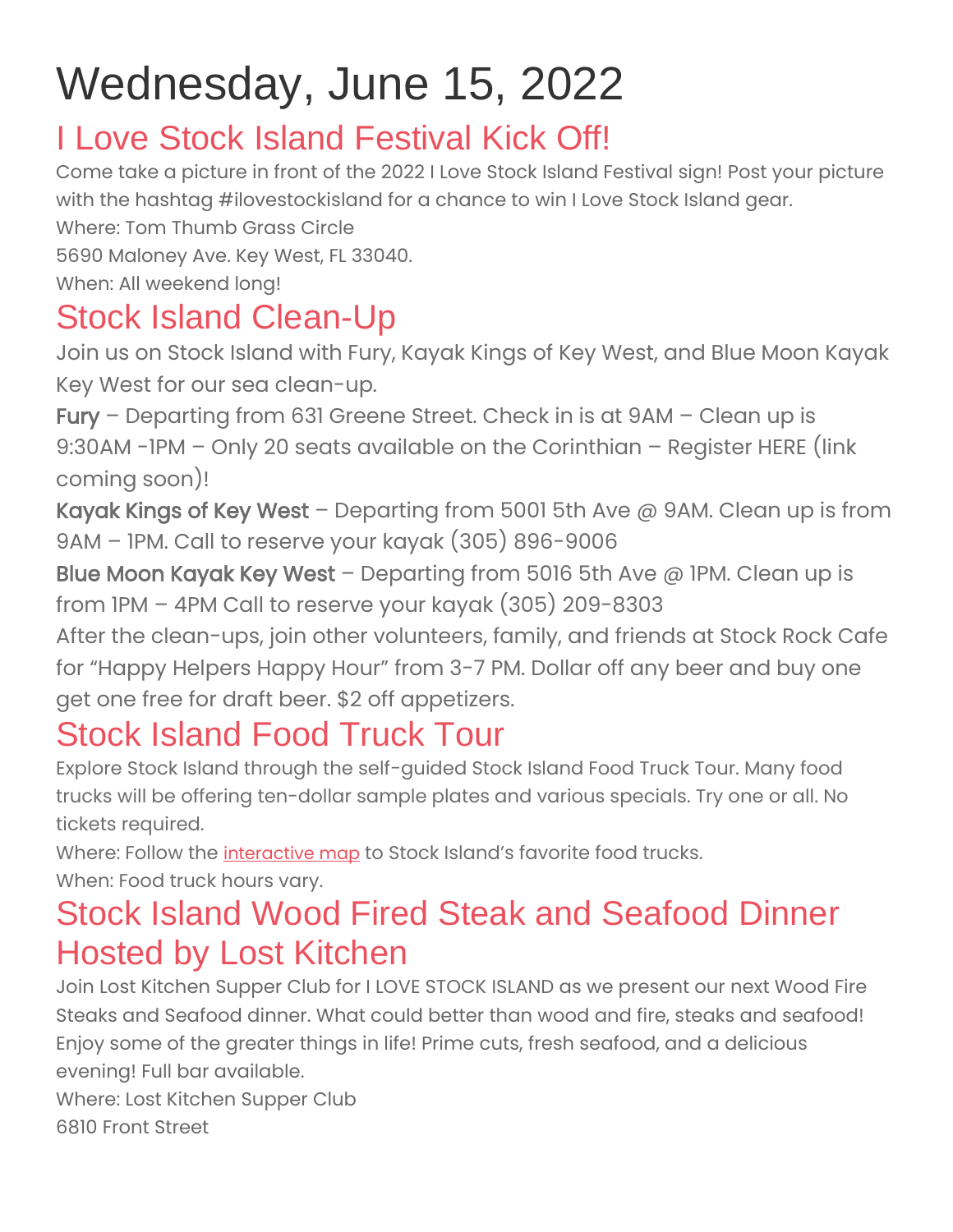#### Dad-Off Competition and Dive-In Movie

Who's the 'Daddiest' Dad of all?! Show off your 'Dad' skills with your best Dad outfit, Dad joke and dance moves! Prizes for Best Outfit, Best Dad Joke, and overall Crowd Favorite. Immediately following, stick around and enjoy our "Father's Day" feature film, "Grown Ups." Dive on in for poolside snacks and drink specials. No tickets required.

Where: Oceans Edge Resort & Marina. 5950 Peninsular Ave. Key West, FL 33040. When: Dad-off Registration 7PM, Dad Off Competition 7:45pm, Dive In Movie 8:30pm

# Thursday, June 16, 2022

#### I Love Stock Island Havana Nights Pool Party and Pig Roast

Take a trip uptown to enjoy our ILSI Havana Nights Pig Roast and Pool Party featuring the groovy tunes of local Key West favorites, Cayo Ritmo. Lounge poolside or listen to the live broadcast with Rude Girl from WEOW 92.7. Free admission, Pig Roast \$25 per person (plus tax and gratuity).

Where: Ocean Pool Decks at Oceans Edge Resort & Marina. 5950 Peninsular Ave. Key West, FL 33040.

When: Pool Party 4-7PM. Rude Girl 5-7PM.

#### Stock Island Food Truck Tour

Explore Stock Island through the self-guided Stock Island Food Truck Tour. Many food trucks will be offering ten-dollar sample plates and various specials. Try one or all. No tickets required.

Where: Follow the [interactive](https://ilovestockisland.org/stock-island-food-truck-tour-map/) map to Stock Island's favorite food trucks.

When: Food truck hours vary.

#### **Shrimpstock**

Come together to taste fresh local shrimp prepared several ways by Chef Nunzio Scordo of Matt's Stock Island @ The Perry Hotel & Marina. Preparation methods include shrimp ceviche, Yucatan style, southern fried, creole, Bolognese, steamed boiled and more! Get down to groovy tunes with Reggae Lou & The Kind Budz!

Click the link below for the full menu. Cash bar with specials on local craft beer. Where: The Event Lawn @ The Perry Hotel & Marina - 7011 Shrimp Rd. Stock Island, FL 33040.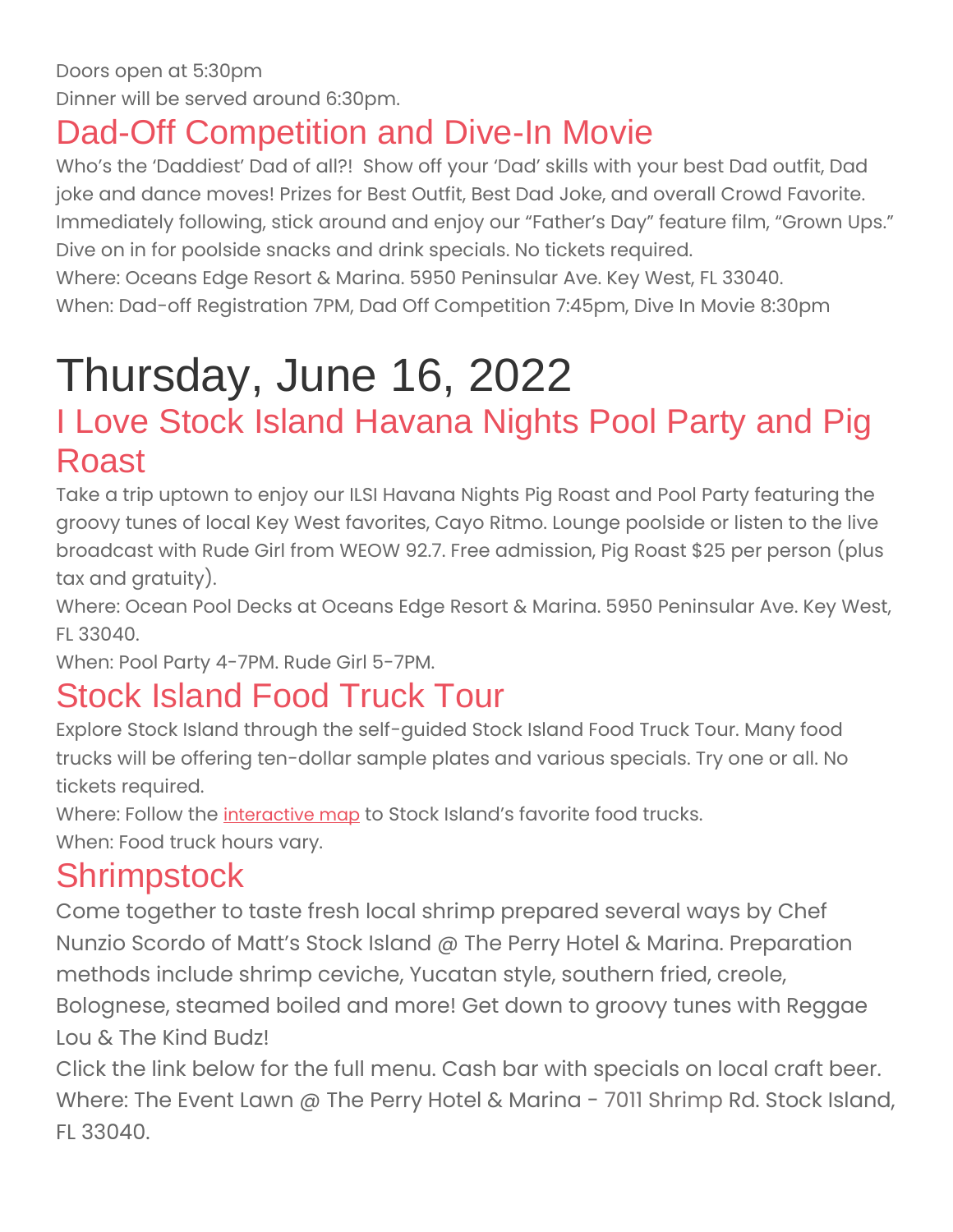When: 6 – 8:30PM. Open to the public 8:30 – 10PM. Live Music:  $6 - 10$ PM.

# Friday, June 17, 2022

#### Art Stroll Open House

Visit Stock Island's talented artists at their galleries and studio spaces during the I Love Stock Island Festival Art Stroll to see what makes the Stock Island art scene so unique. Stroll elements include live art demonstrations, music, shopping, and the opportunity to meet and chat with the artists of your favorite pieces. No tickets required. Check the Stock [Island](https://ilovestockisland.org/stock-island-art-stroll/) Art Stroll page for more information on galleries and artists presenting during the stroll.

Where: Guide yourself with our [interactive](https://ilovestockisland.org/art-stroll-map/) map on the I Love Stock Island website. When: Galleries will be open from 11AM to 5PM.

### Taste of Stock Island Food Tour

Board the Old Town Trolley for a culinary tour of nine of Stock Island's favorite restaurants. At each stop you will enjoy a specially selected small plate and beverage pairing that will be explained by an expert. Each trolley small group is lead by a local tour guide. Where: Meet at The Perry Hotel. 7001 Shrimp Rd. Stock Island, FL 33040. When: 4-7:30PM.

### Stock Island Food Truck Tour

Explore Stock Island through the self-guided Stock Island Food Truck Tour. Many food trucks will be offering ten-dollar sample plates and various specials. Try one or all. No tickets required.

Where: Follow the [interactive](https://ilovestockisland.org/stock-island-food-truck-tour-map/) map to Stock Island's favorite food trucks.

When: Food truck hours vary.

# Saturday, June 18, 2022

#### Bootcamp with F45 Training

F45 Training Key West will be holding a 60 minute Outdoor Bootcamp on the Event Lawn at The Perry Hotel & Marina. Start your day with Raquel Robbins and her amazing team with a full body HIIT workout.

Where: The Event Lawn at The Perry Hotel & Marina.

7011 Shrimp Rd. Key West, FL 33040.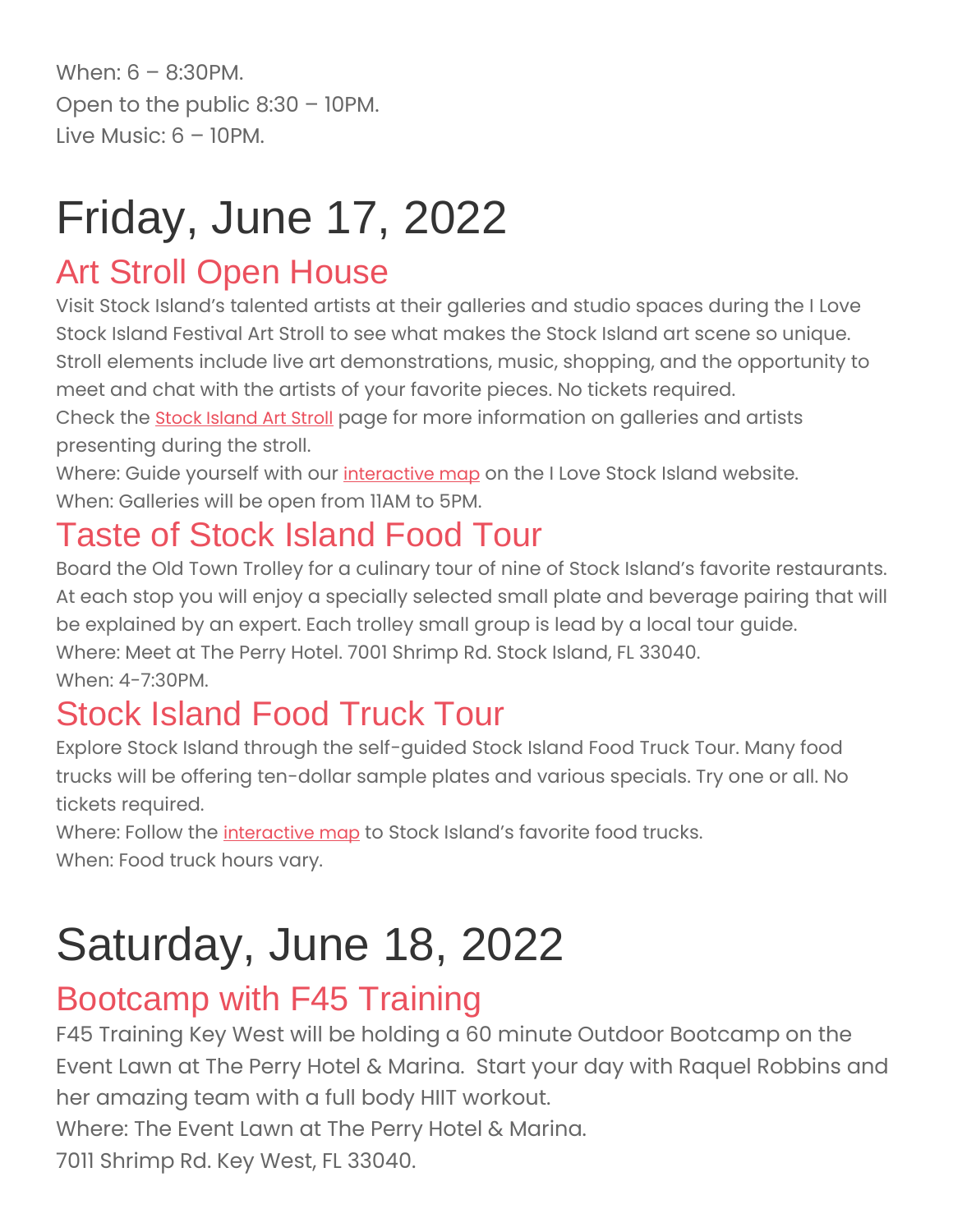#### Stock Island History Tour

Tour Stock Island in the comfort of Up The Keys' air-conditioned tour van. In the one-hour tour, passengers learn about Stock Island's rich history and colorful characters that have allowed for the preservation of the old Florida Keys lifestyle so that it is still present today.

Where: The Perry Hotel & Marina.

7001 Shrimp Rd. Stock Island, FL 33040.

When: 10AM, 11AM, 1PM.

#### Cayo Hueso Brewing tap takeover and Beer Pairing hosted by Roostica Wood-Fired Pizzeria

Roostica and Cayo Hueso Brewing join forces for this Bold and Flavorful Culinary and Craft Brew experience. Enjoy 5 Courses and 8 oz pours of beer per course. Only 50 seats available for this exclusive experience.

Where: Roostica Wood Fired Pizzeria

5620 MacDonald Ave, Key West, FL 33040

When: 2-4PM

Price: \$75/person

#### LIVESTOCK ON THE ROCK – LIVE FROM THE EVENT LAWN

Jerico will be performing at Sloppy Joe's Dockside at the Perry Hotel. Hang out with friends and family while enjoying specialty cocktails with a view.

Where: The Event Lawn at The Perry Hotel & Marina.

7011 Shrimp Rd. Key West, FL 33040.

When: 7-9PM

#### Art Stroll Open House

Visit Stock Island's talented artists at their galleries and studio spaces during the I Love Stock Island Festival Art Stroll to see what makes the Stock Island art scene so unique. Stroll elements include live art demonstrations, music, shopping, and the opportunity to meet and chat with the artists of your favorite pieces. No tickets required. Check the Stock [Island](https://ilovestockisland.org/stock-island-art-stroll/) Art Stroll page for more information on galleries and artists

presenting during the stroll.

Where: Guide yourself with our [interactive](https://ilovestockisland.org/art-stroll-map/) map on the I Love Stock Island website. When: Galleries will be open from 11AM to 5PM.

# Father-Son Haircuts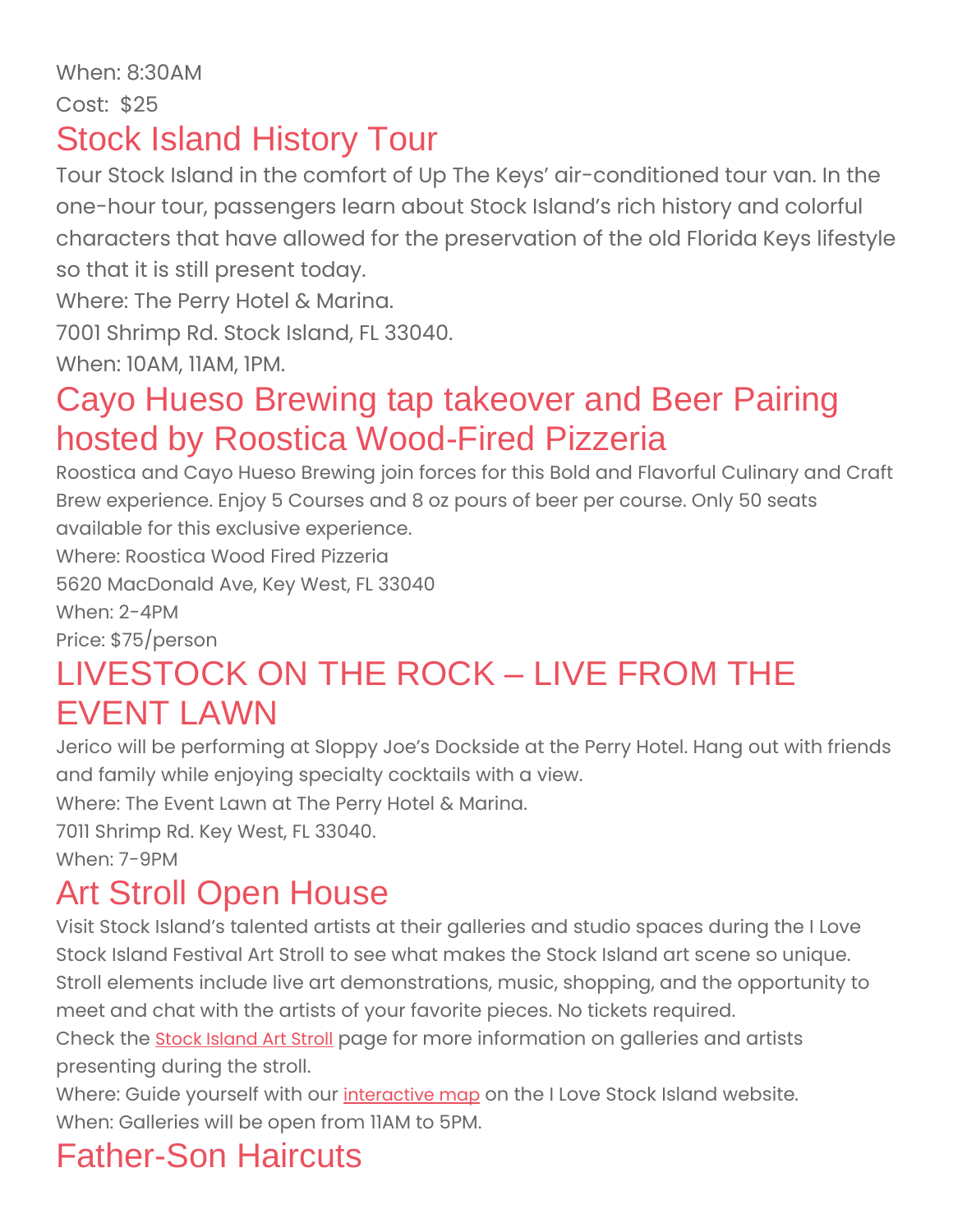Come by Beards and Brews Barbershop & Bar for Father-Son Haircuts. Pay for Dad's haircut and get your son's haircut for free! This is sure to be great Father-Son bonding time before Father's Day.

Where: 5450 MacDonald Ave Unit 6. Key West, FL 33040.

When: Call ahead to schedule your appointment. (305) 292-1460.

#### 10TH Annual VFW Fishing Tournament

Spend Father's Day out on the water with Dad and join the 10th Annual VFW Fishing Tournament. This tournament is known up and down the Florida Keys as being a great family event! This is a one-day fishing event, but anglers have a choice of fishing on Saturday June 18th, or Sunday June 19th.

Whether you are a returning angler, or new to our Tournament, this is one event that you do not want to miss! All proceeds benefit needy and disabled veterans in Monroe County.

#### Stock Island Food Truck Tour

Explore Stock Island through the self-guided Stock Island Food Truck Tour. Many food trucks will be offering ten-dollar sample plates and various specials. Try one or all. No tickets required.

Where: Follow the *[interactive](https://ilovestockisland.org/stock-island-food-truck-tour-map/) map* to Stock Island's favorite food trucks. When: Food truck hours vary.

### Sunday, June 19, 2022 Father's Day Yoga on the Lawn

Yoga for the Dads with Salute to the Sol! Grab your Dad and your mat for a special Father's Day yoga session!

In honor of Father's Day, all dads are FREE (Dog dads too)! Bring a mat and get ready to enjoy a peaceful, one-of-a-kind practice on the waterfront, ideal for yogis of all levels. Where: Perry Hotel & Marina Event Lawn

7011 Shrimp Rd. Key West, FL 33040. When: 8:30 – 9:15AM.

#### Sunday Brunch

Celebrate Father's Day with brunch at the Yellowfin Bar & Kitchen at the lovely Oceans Edge Resort & Marina. Get a FREE BUZZ Bar for Dad with the purchase of his entrée and by telling your server: "I LOVE STOCK ISLAND!" Reservations highly recommended. \$60/per person (plus tax and gratuity)

Where: Yellowfin Bar and Kitchen.

5950 Peninsular Ave. Key West, FL 33040

When: Brunch served 11AM-2PM